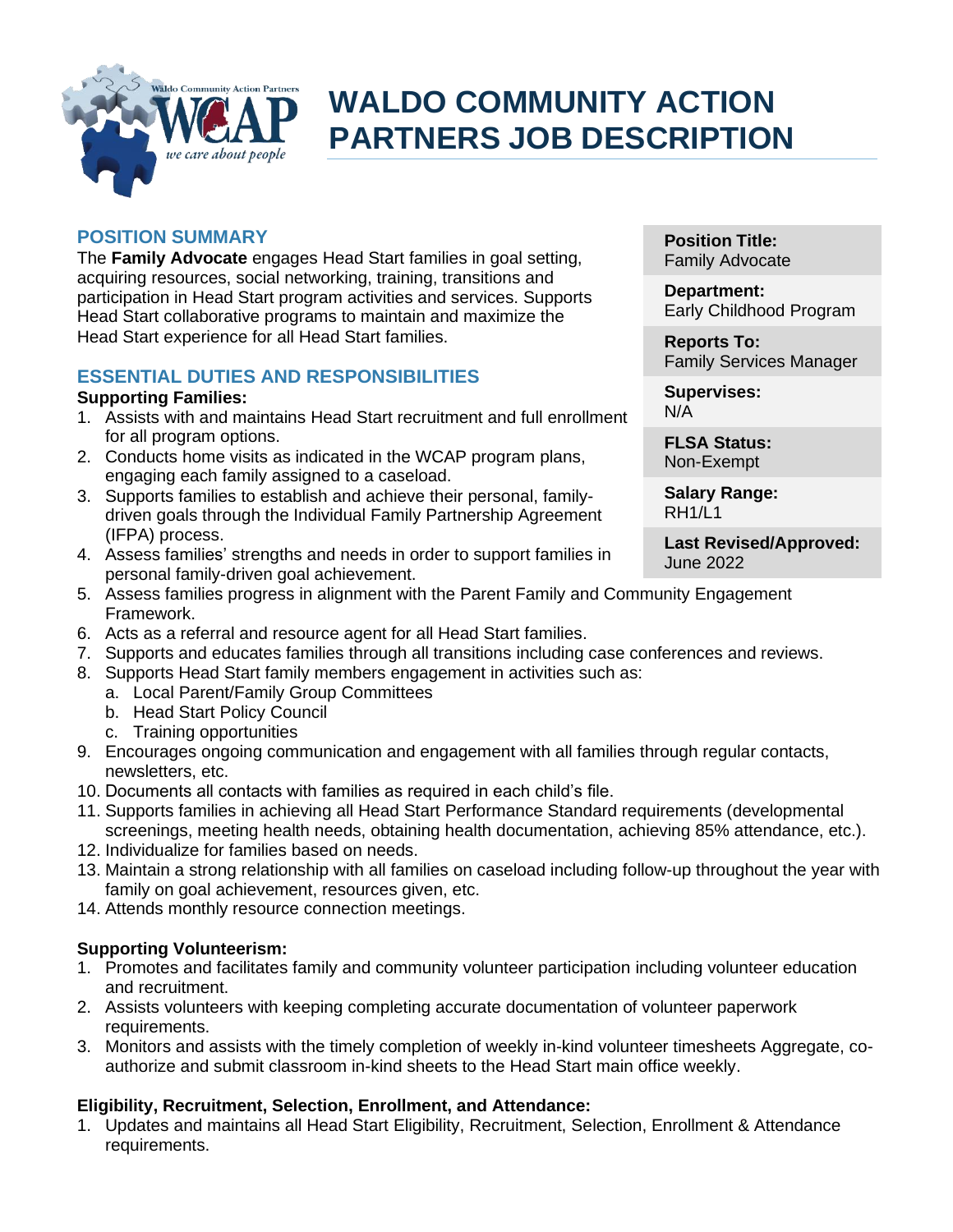- 2. Ensures ongoing attendance of all families on caseload through daily attendance tracking and monitoring and follow-up with families who do not attend to ensure 85% or better attendance. Supports families through this process to understand the importance of attendance.
- 3. Assembles and maintains all paper files according to the Head Start Child File Index and Childplus database.
- 4. Enters and maintains required program and services data in the programs database.
- 5. Participates in monthly case conferencing and team/staff meetings.
- 6. Reports all suspected cases of child/adult abuse and neglect to the Department of Health & Human Services and Head Start administration as required by law and WCAP policy
- 7. Assists with annual program Self-Assessment.
- 8. Generates reports and data as requested.

#### **Leadership & Teamwork**

- 1. Builds cooperative goals and relationships of mutual trust.
- 2. Works in collaboration with Agency staff to facilitate a team environment.
- 3. Demonstrates effective communication skills in building relationships with all employees and clients.
- 4. Collaborates with all partner agencies to assure effective communication processes across agencies.
- 5. Adheres to Agency policies in the use of computer technology and all telecommunication devices.
- 6. Performs light housekeeping duties in classroom and building as necessary.
- 7. Shares monitoring of voice and email systems.
- 8. Follows Code of Conduct.

#### **Safety and Wellness:**

- 1. Actively promotes safety and accident prevention within the workplace.
- 2. Reports any unsafe conditions, incidents and/or accidents immediately.

#### **Professional Growth and Development:**

- 1. Maintains qualifications for this position as required by Head Start and state child care licensing regulations.
- 2. Attends professional development opportunities presented by Head Start or other professional organizations as appropriate.
- 3. Attends all regularly scheduled Head Start meetings, trainings and events including, but not limited to, team meetings, and WCAP staff days.

# **Non-Essential Duties and Responsibilities:**

1. Performs additional duties as assigned.

# **GENERAL EXPECTATIONS**

- Be committed to the Agency's Mission, Vision and Values.
- Maintain adequate knowledge of all WCAP programs in order to make referrals to other programs beneficial to the client, his/her family or friends.
- Maintain professional boundaries with all current, past, and prospective clients.
- Maintain confidentiality of clients, staff, and internal business information.
- Present professional and positive image as a representative of WCAP.
- Follow established policies and procedures and comply with all safety requirements.
- Communicate proactively with the supervisor regarding work flow, problems, suggestions, etc.
- Seek out and attend relevant professional development conferences, seminars, workshops, and other activities related to all aspects of this position. Participate in all Pre-Service and In-Service training and professional development activities as required by the position. Participate in other local and state level meetings related to all aspects of this position.
- Attend team and staff meetings as scheduled.
- Contribute to a positive, team-oriented work environment.
- Be punctual for scheduled work and use time appropriately.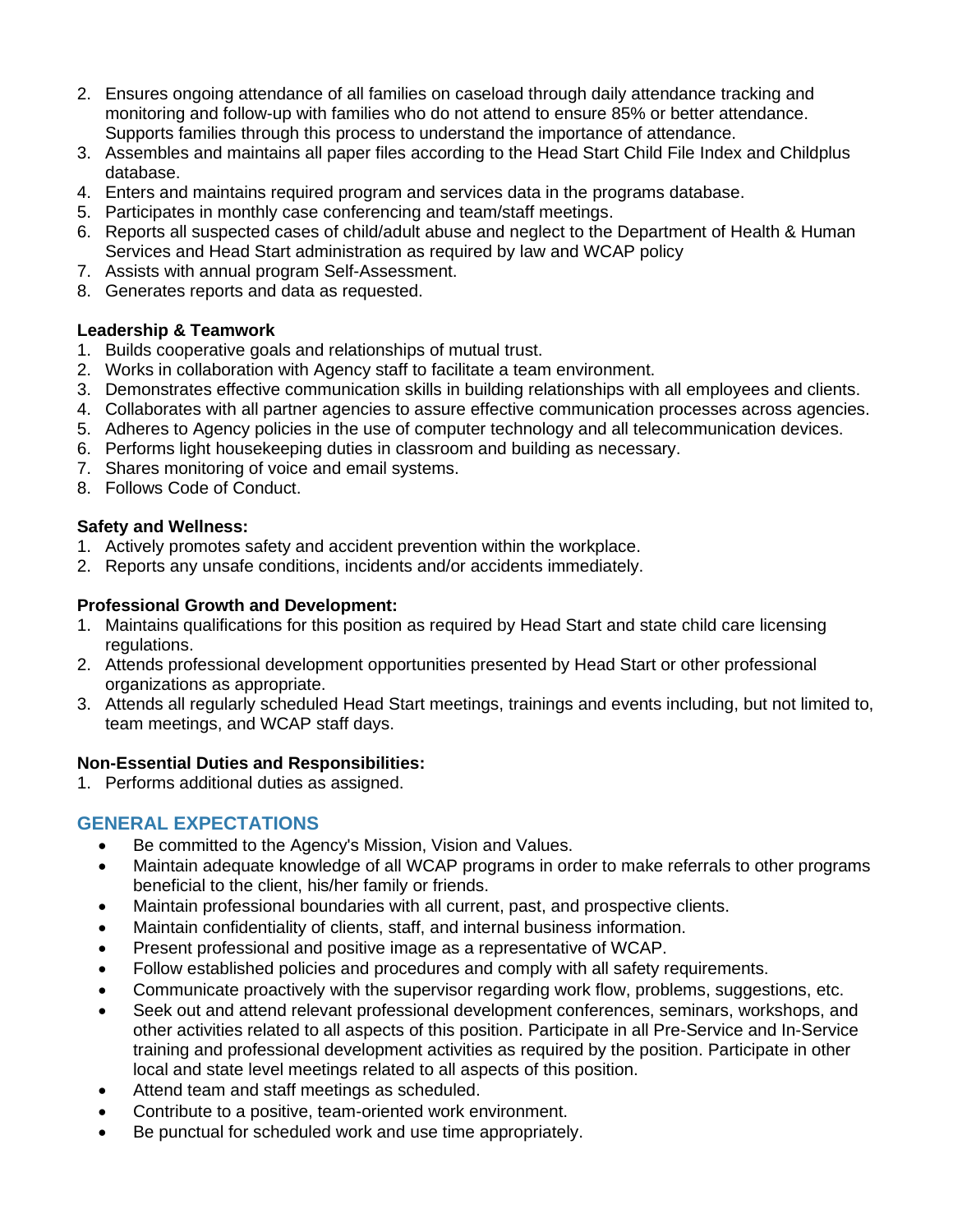• Perform required amount of work in a timely fashion with a minimum of errors. Meet deadlines.

#### **PHYSICAL REQUIREMENTS**

*The physical requirements described here are representative of those that must be met by the Incumbent to successfully perform the essential functions of this job. Reasonable accommodations may be made to enable individuals with disabilities to perform the essential functions.*

While performing the duties of this job, the employee is required to stand; sit for prolonged periods of time; walk; use hands to finger, handle, or feel, including operation of a standard computer keyboard; reach with hands and arms and talk, see and hear; bend and reach; occasionally lift and carry up to 35 pounds. Specific vision abilities required by the job include close vision, distance vision, and the ability to adjust focus. This work may also regularly require visits to early childhood classrooms and require the employee to stand; walk; sit and stoop, kneel, crouch, or crawl.

#### **WORK ENVIRONMENT**

*The work environment characteristics described here are representative of those the incumbent encounters while performing the essential functions of this job. Reasonable accommodations may be made to enable individuals with disabilities to perform the essential functions.* 

Work is performed in a business office setting, in Head Start Centers, out in the community, and in family homes, in a wide range of conditions. Noise level ranges from quiet to loud. Exposure to body secretions/fluids and blood borne pathogens. This position is an hourly position that typically works normal daytime schedule. However, evening and week end time may be required to meet program and/or organizational needs. Assigned work may require travel within the local or neighboring communities.

#### **QUALIFICATIONS NEEDED FOR POSITION**

#### **General Requirements:**

- Must be able to pass a physical examination and TB screening.
- Must have adequate transportation, a valid driver's license and meet WCAP's insurance requirements.
- Must meet WCAP's background clearance requirements.
- Valid Criminal Record History Check (CHRC) through DOE.

#### **Experience and Skill Requirements:**

The following experience and skills are considered essential:

- At least two years of experience working and/or volunteering in a social, family or human services field required.
- Ability to work in computerized data-based system.
- Familiarity with Early Head Start/Head Start Standards.
- Strong written and verbal communication skills.
- Strong time management and organizational skills.
- Proficient skills in Microsoft Word, Excel and Outlook.

#### **Education Requirements:**

The following education requirements are considered essential:

- Associate's or Bachelor's Degree in Social Work, Human Services, Counseling or related field, preferred.
- For staff hired after 11/7/16 who do not hold an Associate's or Bachelor's Degree in Social Work, Education, Human Development, Family Services or related field: must obtain a credential or certification in social work, human services, family services, counseling or a related field within eighteen (18) months of hire.

*\*\* All requirements and skills are considered to be essential, unless otherwise indicated*